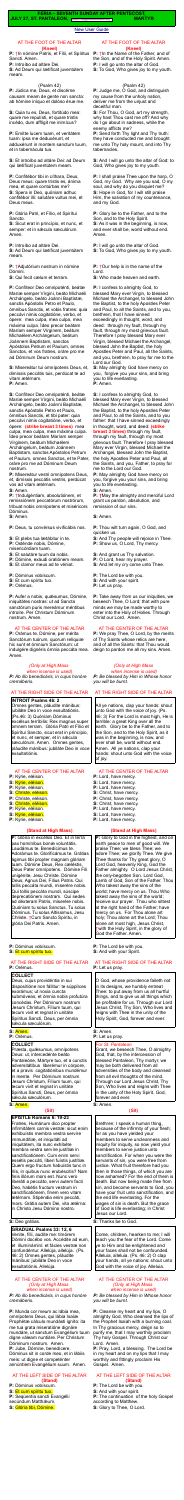### **GOSPEL Matthew 7: 15-21**

In illo témpore: Dixit Jesus discípulis suis: Atténdite a falsis prophétis, qui véniunt ad vos in vestiméntis óvium, intrínsecus autem sunt lupi rapáces: a frúctibus eórum cognoscétis eos. Numquid cólligunt de spinis uvas, aut de tríbulis ficus? Sic omnis arbor bona fructus bonos facit: mala autem arbor malos fructus facit. Non potest arbor bona malos fructus fácere: neque arbor mala bonos fructus fácere. Omnis arbor, quæ non facit fructum bonum, excidétur et in ignem mittétur. Igitur ex frúctibus eórum cognoscétis eos. Non omnis, qui dicit mihi, Dómine, Dómine, intrábit in regnum cælórum: sed qui facit voluntátem Patris mei, qui in cælis est, ipse intrábit in regnum cælórum.

**S:** Laus tibi, Christe. **P:** Per evangélica dicta deleántur nostra delícta.

### AT THE CENTER OF THE ALTAR

**P:** Dóminus vobíscum.

**S:** Et cum spíritu tuo.

**P:** Orémus.

# **(Sit)**

# **OFFERTORY Daniel 3: 40**

Sicut in holocáustis aríetum et taurórum, et sicut in míllibus agnórum pínguium: sic fiat sacrifícium nostrum in conspéctu tuo hódie, ut pláceat tibi: quia non est confúsio confidéntibus in te, Dómine.

**P:** Súscipe, sancte Pater, omnípotens ætérne Deus, hanc immaculátam hóstiam, quam ego indígnus fámulus tuus óffero tibi, Deo meo vivo et vero, pro innumerabílibus peccátis, et offensiónibus, et negligéntiis meis, et pro ómnibus circumstántibus, sed et pro ómnibus fidélibus christiánis vivis atque defúnctis: ut mihi, et illis profíciat ad salútem in vitam ætérnam. Amen.

# AT THE RIGHT SIDE OF THE ALTAR

**P:** Deus, qui humánæ substántiæ dignitátem mirabíliter condidísti, et mirabílius reformásti: da nobis per hujus aquæ et vini mystérium, ejus divinitátis esse consórtes, qui humanitátis nostræ fíeri dignátus est párticeps, Jesus Christus Fílius tuus Dóminus noster: Qui tecum vivit et regnat in unitáte Spíritus Sancti, Deus: per ómnia sǽcula sæculórum. Amen.

AT THE CENTER OF THE ALTAR **P:** Offérimus tibi, Dómine, cálicem salutáris tuam deprecántes cleméntiam: ut in conspéctu divínæ majestátis tuæ, pro nostra, et totíus mundi salúte cum odóre suavitátis ascéndat. Amen. In spíritu humilitátis, et in ánimo contríto suscipiámur a te, Dómine, et sic fiat sacrifícium nostrum in conspéctu tuo hódie, ut pláceat tibi, Dómine Deus. Veni, sanctificátor omnípotens ætérne Deus: et bénedic hoc sacrifícium, tuo sancto nómini præparátum.

Deus, qui legálium differéntiam hostiárum uníus sacrifícii perfectióne sanxísti: áccipe sacrifícium a devótis tibi fámulis, et pari benedictióne, sicut múnera Abel, sanctífica: ut, quod singuli obtulérunt ad majestàtis tuæ honórem, cunctis profíciat ad salútem. Per Dóminum nostrum Jesum Christum, Fílium tuum, qui tecum vivit et regnat in unitáte Spíritus Sancti, Deus, per ómnia sæcula sæculórum.

### *(Only at High Mass when incense is used)*

*P: Per intercessiónem beáti Michǽlis Archángeli, stantis a dextris altáris incénsi, et ómnium electórum suórum, incénsum istud dignétur Dóminus benedícere, et in odórem suavitátis accípere. Per Christum Dóminum nostrum. Amen.*

*(aloud, to conclude the Secret Prayer)* **P:** ...per ómnia sæcula sæculórum.

*P: Incénsum istud a te benedíctum, ascéndat ad te, Dómine, et descéndat super nos misericórdia tua. P: Dirigátur, Dómine, orátio mea, sicut incénsum, in conspéctu tuo: elev*á*tio m*á*nuum me*á*rum sacrifícium vespertínum. Pone, Dómine, custódiam ori meo, et óstium circumstántiæ l*á*biis meis: ut non declínet cor meum in verba malítiæ, ad excusándas excusatiónes in peccátis. P: Accéndat in nobis Dóminus ignem sui amóris, et flamma ætérnæ caritátis. Amen.*

**P:** Sanctus *a*, Sanctus *a*, Sanctus *a*, Dóminus Deus Sábaoth. Pleni sunt cæli et terra glória tua. Hosánna in excélsis. †Benedíctus qui venit in nómine Dómini. Hosánna in excélsis.

# AT THE RIGHT SIDE OF THE ALTAR

**P:** Lavábo inter innocéntes manus meas: et circumdábo altáre tuum, Dómine: Ut áudiam vocem laudis, et enárrem univérsa mirabília tua. Dómine, diléxi decórem domus tuæ, et locum habitatiónis glóriæ tuæ. Ne perdas cum ímpiis, Deus, ánimam meam, et cum viris sánguinum vitam meam: In quorum mánibus iniquitátes sunt: déxtera eórum repléta est munéribus. Ego autem in innocéntia mea ingréssus sum: rédime me, et miserére mei. Pes meus stetit in dirécto: in ecclésiis benedícam te, Dómine. Glória Patri, et Filio, et Spirítui Sancto. Sicut erat in princípio, et nunc, et semper: et in sécula sæculórum. Amen.

#### AT THE CENTER OF THE ALTAR

**P:**  $\triangle$  Hanc ígitur oblatiónem servitútis nostræ, sed et cunctæ famíliæ tuæ, quǽsumus, Dómine, ut placátus accípias: diésque nostros in tua pace dispónas, atque ab ætérna damnatióne nos éripi, et in electórum tuórum júbeas grege numerári. Per Christum Dóminum nostrum. Amen.

**P:** Súscipe, sancta Trínitas, hanc oblatiónem, quam tibi offérimus ob memóriam passiónis, resurrectiónis, et ascensiónis Jesu Christi Dómini nostri: et in honórem beátæ Maríæ semper Vírginis, et beáti Joánnis Baptístæ, et sanctórum Apostolórum Petri et Pauli, et istórum, et ómnium Sanctórum: ut illis profíciat ad honórem, nobis autem ad salútem: et illi pro nobis intercédere dignéntur in cælis, quorum memóriam ágimus in terris. Per eúndem Christum

Dóminum nostrum. Amen.

**P:** Oráte fratres: ut meum ac vestrum sacrifícium acceptábile fiat apud Deum Patrem omnipoténtem.

**S:** Suscípiat Dóminus sacrifícium de mánibus tuis ad laudem, et glóriam nóminis sui, ad utilitátem quoque nostram, totiúsque Ecclésiæ suæ sanctæ.

**P:** Amen.

# **SECRET** *(silently)*

**P:** Receive, O Holy Father, almighty and eternal God, this spotless host, which I, Thine unworthy servant, offer unto Thee, my living and true God, for my innumerable sins, offenses, and negligences, and for all here present; and also for all faithful Christians both living and dead, that it may profit me and them for salvation unto life everlasting. Amen.

# **SECRET** *(silently)*

Accépta sit in conspéctu tuo, Dómine, nostra devótio: et ejus nobis fiat supplicatióne salutáris, pro cujus solemnitáte defértur. Per Dóminum nostrum Jesum Christum, Fílium tuum, qui tecum vivit et regnat in unitáte Spíritus Sancti, Deus,

# **(Stand at High Mass)**

- **S:** Amen.
- **P:** Dóminus vobíscum.
- **S:** Et cum spíritu tuo.
- **P:** Sursum corda.
- **S:** Habémus ad Dóminum.
- **P:** Grátias agámus Dómino Deo nostro.
- **S:** Dignum et justum est.

# **COMMON PREFACE**

Vere dignum et justum est, æquum et salutáre, nos tibi semper, et ubíque grátias ágere: Dómine sancte, Pater omnípotens, ætérnæ Deus: per Christum Dóminum nostrum. Per quem majestátem tuam laudant Ángeli, adórant Dominatiónes, tremunt Potestátes. Cæli cælorúmque Virtútes, ac beáta Séraphim, sócia exsultatióne concélebrant. Cum quibus et nostras voces, ut admítti júbeas deprecámur, súpplici confessióne dicéntes:

# **(Kneel)**

#### **THE ROMAN CANON** *(silently)*

**P:** Pray brethren, that my sacrifice and yours may be acceptable to God the Father almighty.

**P:** Te ígitur, clementíssime Pater, per Jesum Christum Fílium tuum, Dóminum nostrum, súpplices rogámus, ac pétimus uti accépta hábeas, et benedícas, hæc dona, hæc múnera, hæc sancta sacrifícia illibáta, in primis, quæ tibi offérimus pro Ecclésia tua sancta cathólica: quam pacificáre, custodíre, adunáre, et régere dignéris toto orbe terrárum: una cum fámulo tuo Papa nostro **N.**, et Antístite nostro **N.,** et ómnibus orthodóxis, atque cathólicæ et apostólicæ fidei cultóribus.

**P:** Meménto, Dómine, famulórum, famularúmque tuárum **N.**, et **N.**, et ómnium circumstántium, quorum tibi fides cógnita est, et nota devótio, pro quibus tibi offérimus: vel qui tibi ófferunt hoc sacrifícium laudis, pro se, suísque ómnibus: pro redemptióne animárum suárum, pro spe salútis et incolumitátis suæ: tibíque reddunt vota sua ætérno Deo, vivo et vero.

**P:** Communicántes, et memóriam venerántes, in primis gloriósæ semper Vírginis Maríæ, Genitrícis Dei et Dómini nostri Jesu Christi: sed et beáti Joseph, ejúsdem Vírginis Sponsi, et beatórum Apostolórum ac Mártyrum tuórum, Petri et Pauli, Andréæ, Jacóbi, Joánnis, Thomæ, Jacóbi, Philíppi, Bartholomǽi, Matthǽi, Simónis, et Thaddǽi: Lini, Cleti, Cleméntis, Xysti, Cornélii, Cypriáni, Lauréntii, Chrysógoni, Joánnis et Pauli, Cosmæ et Damiáni, et ómnium Sanctórum tuórum; quorum méritis precibúsque concédas, ut in ómnibus protectiónis tuæ muniámur auxílio. Per eúndem Christum Dóminum nostrum. Amen.

At that time Jesus said to His disciples: Beware of false prophets, who come to you in the clothing of sheep, but inwardly they are ravening wolves. By their fruits you shall know them. Do men gather grapes of thorns, or figs of thistles? Even so every good tree bringeth forth good fruit, and the evil tree bringeth forth evil fruit. A good tree cannot bring forth evil fruit, neither can an evil tree bring forth good fruit. Every tree that bringeth not forth good fruit, shall be cut down, and shall be cast into the fire. Wherefore by their fruits you shall know them. Not every one that saith to Me: Lord, Lord, shall enter into the kingdom of heaven: but he that doeth the will of My Father Who is in heaven, he shall enter into the kingdom of heaven.

**S:** Praise to Thee, O Christ. **P:** May our offenses be erased by the words of the Gospel.

### AT THE CENTER OF THE ALTAR

**P:** The Lord be with you. **S:** And with your spirit. **P:** Let us pray.

### **(Sit)**

As in holocausts of rams and bullocks, and as in thousands of fat lambs; so let our sacrifice be made in Thy sight this day, that it may please Thee: for there is no confusion to them that trust in Thee, O Lord.

### AT THE RIGHT SIDE OF THE ALTAR

**P:** O God, Who wonderfully formed the dignity of human nature, and more wonderfully restored it, grant us through the mystery of this water and wine, to be made participants of His divinity, Who condescended to become a partaker of our humanity, Jesus Christ, Thy Son, our Lord, Who with Thee, lives and reigns in the unity of the Holy Spirit, God, forever and ever. Amen.

AT THE CENTER OF THE ALTAR **P:** We offer Thee, O Lord, the chalice of salvation, pleading Thy clemency, that it may ascend in the sight of Thy divine majesty, with a sweet fragrance, for our salvation and for that of the whole world. Amen. In a humble spirit and a contrite heart may we be received by Thee, O Lord, and let our sacrifice be so made in Thy sight this day that it may please Thee, O Lord God. Come, O sanctifier, almighty and eternal God, and bless this sacrifice prepared for Thy holy name.

#### *(Only at High Mass when incense is used)*

*P: By the intercession of blessed Michael the Archangel, who stands at the right hand of the altar of incense, and of all His elect, may the Lord deign to bless this incense, and to receive it as a sweet fragrance, through Christ our Lord.*

*P: May this incense, blessed by Thee, ascend to Thee, O Lord, and may Thy mercy descend upon us.*

*P: Let my prayer be directed, O Lord, as incense in Thy sight, the lifting up of my hands as an evening sacrifice. Set a watch, O Lord, before my mouth: and a door round about my lips: that my heart may not incline to evil words: to make excuses in sins.*

*P: May the Lord enkindle in us the fire of His love and the flame of everlasting charity. Amen.*

### AT THE RIGHT SIDE OF THE ALTAR

**P:** I will wash my hands among the innocent, and I will compass Thine altar, O Lord, that I may hear the voice of praise: and tell of all Thy wondrous deeds. I have loved, O Lord, the beauty of Thy house and the place where Thy glory dwelleth. Destroy not my soul, O God, with the wicked, nor my life with men of blood. In whose hands are iniquities, their right hand is full with gifts. But I have walked in my innocence: redeem me, and have mercy on me. My foot has stood on the right path; in the churches I will bless Thee, O Lord. Glory be to the Father, and to the Son, and to the Holy Spirit. As it was in the beginning, is now, and ever shall be, world without end. Amen.

AT THE CENTER OF THE ALTAR **P:** Receive, O holy Trinity, this oblation which we offer to Thee in remembrance of the Passion, Resurrection, and Ascension of Our Lord Jesus Christ, and in honor of blessed Mary, ever Virgin, blessed John the Baptist, the holy Apostles Peter and Paul, and of these and of all the Saints; that it may avail unto their honor and our salvation, and may they deign to intercede in heaven for us who honor their memory here on earth. Through the same Christ, our Lord. Amen.

**S:** May the Lord receive the sacrifice from your hands, to the praise and glory of His name, to our benefit, and that of all His holy Church.

### **P:** Amen.

O God, who hast justified the variety of sacrifices of the Law by the perfection of this one Sacrifice: accept the Sacrifice of Thy servants who are dedicated to Thee, and sanctify it with a blessing like to that which Thou didst bestow upon the gifts of Abel: that what each one of us has offered to the honor of Thy Majesty, may profit us all unto salvation. Through our Lord Jesus Christ, Thy Son, Who lives and reigns with Thee in the unity of the Holy Spirit, God, forever and ever.

# *For St. Pantaleon*

May our devotion be acceptable in Thy sight, O Lord, and may it be rendered salutary for us by the prayer of him for whose festival it is offered. Through our Lord Jesus Christ, Thy Son, Who lives and reigns with Thee in the unity of the Holy Spirit, God,

# **P:** ...forever and ever.

# **(Stand at High Mass)**

- **S:** Amen.
- **P:** The Lord be with you.
- **S:** And with your spirit.
- **P:** Lift up your hearts.
- **S:** We have lifted them up to the Lord.
- **P:** Let us give thanks to the Lord our God.
- **S:** It is fitting and just.

It is truly fitting and just, proper and beneficial, that we should always and everywhere, give thanks unto Thee, holy Lord, Father almighty, everlasting God, through Christ our Lord. Through whom the Angels praise Thy majesty, the Dominations adore, the Powers tremble: the heavens and the hosts of heaven, and the blessed Seraphim, together celebrate in exultation. With whom, we pray Thee, command that our voices of supplication also be admitted in confessing Thee saying:

### **(Kneel)**

**P:** Holy, holy, holy, Lord God of Hosts! Heaven and earth are filled with Thy glory. Hosanna in the highest! †Blessed is He Who comes in the name of the Lord. Hosanna in the

highest!

# **THE ROMAN CANON**

**P:** Therefore, most merciful Father, we humbly pray and entreat Thee, through Jesus Christ, Thy Son, Our Lord, that Thou would accept and bless these gifts, these offerings, these holy and spotless sacrifices, which, in the first place, we offer Thee for Thy holy Catholic Church: deign to pacify, to guard, to unite, and to govern her throughout the world, together with Thy servant **N.**, our Pope, and **N.**, our Bishop; and all orthodox believers of the Catholic and apostolic faith.

**P:** Be mindful, O Lord, of Thy servants and handmaids **N.** and **N.**, and of all here present, whose faith and devotion are known unto Thee, for whom we offer, or who offer to Thee, this sacrifice of praise for themselves, and for all their own, for the redemption of their souls, for their hope of salvation and safety; and who pay their vows to Thee, the everlasting, living, and true God.

**P:** Having communion with, and venerating first of all the memory of the glorious and ever Virgin Mary, Mother of our God and Lord Jesus Christ; and also of blessed Joseph, Spouse of the same Virgin, and of Thy blessed Apostles and Martyrs, Peter and Paul, Andrew, James, John, Thomas, James, Philip, Bartholomew, Matthew, Simon and Thaddeus; of Linus, Cletus, Clement, Sixtus, Cornelius, Cyprian, Lawrence, Chrysogonus, John and Paul, Cosmas and Damian, and all Thy Saints, by whose merits and prayers, grant that in all things we may be defended by the help of Thy protection. Through the same Christ, our Lord. Amen.

**P:** We therefore beseech Thee, O Lord, to graciously accept this oblation of our service, as also of Thy entire family; dispose our days in Thy peace, save us from eternal damnation, and command that we be numbered in the flock of Thine elect. Through Christ our Lord. Amen.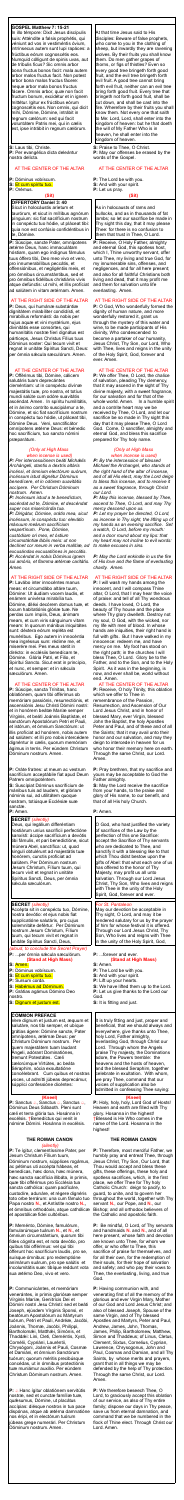**P:** Quam oblatiónem tu, Deus, in ómnibus, quǽsumus, benedíctam, adscríptam, ratam, rationábilem, acceptabilémque fácere dignéris: ut nobis Corpus, et Sanguis fiat dilectíssimi Fílii tui Dómini nostri Jesu Christi.

Accípite, et manducáte ex hoc omnes, HOC EST ENIM CORPUS MEUM.  $\bigoplus \bigoplus \bigoplus$ 

**P:** Qui prídie quam paterétur, accépit panem in sanctas, ac venerábiles manus suas, et elevátis óculis in cælum ad te Deum Patrem suum omnipoténtem, tibi grátias agens, benedíxit, fregit, dedítque discípulis suis, dicens:

**P:** Símili modo postquam cænátum est, accípiens et hunc præclárum Cálicem in sanctas ac venerábiles manus suas: item tibi grátias agens, benedíxit, dedítque discípulis suis, dicens:

Accípite, et bíbite ex eo omnes, HIC EST ENIM CALIX SÁNGUINIS MEI, NOVI ET AETÉRNI

TESTAMÉNTI: MYSTÉRIUM FÍDEI: QUI PRO VOBIS ET PRO MULTIS EFFUNDÉTUR IN REMISSIÓNEM PECCATÓRUM.

Hæc quotiescúmque fecéritis, in mei memóriam faciétis.

### $A A A$

**P:** Unde et mémores, Dómine, nos servi tui, sed et plebs tua sancta, ejúsdem Christi Fílii tui Dómini nostri tam beátæ passiónis, nec non et ab ínferis resurrectiónis, sed et in cælos gloriósæ ascensiónis: offérimus præcláræ majestáti tuæ de tuis donis, ac datis, hóstiam puram, hóstiam sanctam, hóstiam immaculátam, Panem sanctum vitæ ætérnæ, et Cálicem salútis perpétuæ.

**P:** Supra quæ propítio ac seréno vultu respícere dignéris; et accépta habére, sícuti accépta habére dignátus es múnera púeri tui justi Abel, et sacrifícium Patriárchæ nostri Ábrahæ: et quod tibi óbtulit summus sacérdos tuus Melchísedech, sanctum sacrifícium, immaculátam hóstiam.

*(aloud, to conclude the Canon)* **P:** Per ómnia sæcula sæculórum.

**P:** Líbera nos, quésumus, Dómine, ab ómnibus malis, prætéritis,

præséntibus, et futúris: et intercedénte beáta et gloriósa semper Vírgine Dei Genitríce María, cum beátis Apóstolis tuis Petro et Paulo, atque Andréa, et ómnibus Sanctis, da propítius pacem in diébus nostris: ut ope misericórdiæ tuæ adjúti, et a peccáto simus semper líberi et ab omni perturbatióne secúri. Per eúndem Dominum nostrum Jesum Christum Fílium tuum. Qui tecum vivit et regnat in unitáte Spíritus Sancti, Deus, per ómnia sæcula sæculórum.

**P:** Súpplices te rogámus, omnípotens Deus: jube hæc perférri per manus sancti Ángeli tui in sublíme altáre tuum, in conspéctu divínæ majestátis tuæ: ut quotquot, ex hac altáris participatióne sacrosánctum Fílii tui, Corpus, et Sánguinem sumpsérimus, omni benedictióne cælésti et grátia repleámur. Per eúndem Christum Dóminum nostrum. Amen.

#### **P:** Meménto étiam, Dómine,

famulórum, famularúmque tuarum **N.** et **N.** qui nos præcessérunt cum signo fídei, et dórmiunt in somno pacis. Ipsis, Dómine, et ómnibus in Christo quiescéntibus, locum refrigérii, lucis et pacis, ut indúlgeas, deprecámur. Per eúndem Christum Dóminum nostrum. Amen.

**P:** Nobis quoque peccatóribus fámulis tuis, de multitúdine miseratiónum tuárum sperántibus, partem áliquam, et societátem donáre dignéris, cum tuis sanctis Apóstolis et Martýribus: cum Joánne, Stéphano, Matthía, Bárnaba, Ignátio, Alexándro, Marcellíno, Petro, Felicitáte, Perpétua, Ágatha, Lúcia, Agnéte, Cæcília, Anastásia, et ómnibus Sanctis tuis: intra quorum nos consórtium, non æstimátor mériti, sed véniæ, quæsumus, largítor admítte. Per Christum Dóminum nostrum.

**P:** Per quem hæc ómnia, Dómine, semper bona creas, sanctíficas, vivíficas, benedícis, et præstas nobis. Per ipsum, et cum ipso, et in ipso, est tibi Deo Patri omnipoténti, in unitáte Spíritus Sancti, omnis honor, et glória.

Dómine, non sum dignus  $\triangle$ , ut intres sub tectum meum: sed tantum dic verbo, et sanábitur ánima mea. Dómine, non sum dignus  $\triangle$ , ut intres sub tectum meum: sed tantum dic verbo, et sanábitur ánima mea. Dómine, non sum dignus  $\triangle$ , ut intres sub tectum meum: sed tantum dic verbo, et sanábitur ánima mea.

# **(Stand at High Mass)**

**S:** Amen.

**P:** Orémus. Præcéptis salutáribus móniti, et divína institutióne formáti, audémus dícere:

Pater noster, qui es in cælis: Sanctificétur nomen tuum: Advéniat regnum tuum: Fiat volúntas tua, sicut in cælo, et in terra. Panem nostrum quotidiánum da nobis hódie: Et dimítte nobis débita nostra, sicut et nos dimíttimus debitóribus nostris. Et ne nos indúcas in tentatiónem: **S:** Sed líbera nos a malo.

**P:** Amen

#### **S:** Amen.

**P:** Pax Dómini sit semper vobíscum.

# **S:** Et cum spíritu tuo. **(Kneel at High Mass)**

**P:** Hæc commíxtio, et consecrátio Córporis et Sánguinis Dómini nostri Jesu Christi fiat accipiéntibus nobis in vitam ætérnam. Amen.

Agnus Dei, qui tollis peccáta mundi: **(strike breast)** miserére nobis.

Agnus Dei, qui tollis peccáta mundi: **(strike breast)** miserére nobis.

Agnus Dei, qui tollis peccáta mundi: **(strike breast)** dona nobis pacem.

**P:** Dómine Jesu Christe, qui dixísti Apóstolis tuis: Pacem relínquo vobis, pacem meam do vobis: ne respícias peccáta mea, sed fidem Ecclésiæ tuæ: eámque secúndum voluntátem tuam pacificáre et coadunáre dignéris: Qui vivis et regnas Deus per ómnia sæcula sæculórum. Amen.

**P:** Dómine Jesu Christe, Fili Dei vivi, qui ex voluntáte Patris, cooperánte Spíritu Sancto, per mortem tuam mundum vivificásti: líbera me per hoc sacrosánctum Corpus et Sánguinem tuum ab ómnibus iniquitátibus meis, et univérsis malis: et fac me tuis semper inhærére mandátis, et a te numquam separári permíttas: Qui cum eódem Deo Patre et Spiritu Sancto vivis et regnas Deus in sǽcula sæculórum. Amen.

**P:** Percéptio Córporis tui, Dómine Jesu Christe, quod ego indígnus súmere præsúmo, non mihi provéniat in judícium et condemnatiónem: sed pro tua pietáte prosit mihi ad tutaméntum mentis et córporis, et ad medélam percipiéndam: Qui vivis et regnas cum Deo Patre in unitáte Spíritus Sancti, Deus, per ómnia sæcula sæculórum. Amen.

**P:** Panem cæléstem accípiam, et nomen Dómini invocábo.

**P:** Corpus Dómini nostri Jesu Christi custódiat ánimam meam in vitam ætérnam. Amen.

**P:** Quid retríbuam Dómino pro ómnibus quæ retríbuit mihi? Cálicem salutáris accípiam, et nomen Dómini invocábo. Laudans invocábo Dóminum, et ab inimícis meis salvus ero.

**P:** Sanguis Dómini nostri Jesu Christi custódiat ánimam meam in vitam ætérnam. Amen.

**P:** Ecce Agnus Dei, ecce qui tollit peccáta mundi.

**S:** Dómine, non sum **(strike breast)** dignus, ut intres sub tectum meum: sed tantum dic verbo, et sanábitur ánima mea.

**S:** Dómine, non sum **(strike breast)**  dignus, ut intres sub tectum meum: sed tantum dic verbo, et sanábitur ánima mea.

**S:** Dómine, non sum **(strike breast)**  dignus, ut intres sub tectum meum: sed tantum dic verbo, et sanábitur ánima mea.

### AT THE COMMUNION RAIL

**P:** Corpus Dómini nostri Jesu Christi custódiat ánimam tuam in vitam ætérnam. Amen.

### AT THE CENTER OF THE ALTAR

**P:** Quod ore súmpsimus, Dómine, pura mente capiámus: et de múnere temporáli fiat nobis remédium sempitérnum.

**P:** Corpus tuum, Dómine, quod sumpsi, et Sanguis, quem potávi, adhæreat viscéribus meis: et præsta; ut in me non remáneat scélerum mácula, quem pura et sancta refecérunt sacraménta: Qui vivis et regnas in sǽcula sæculórum, Amen.

# AT THE RIGHT SIDE OF THE ALTAR

**COMMUNION Psalms 30: 3** Inclína aurem tuam, accélera ut erípias me.

# AT THE CENTER OF THE ALTAR

**(Stand at High Mass) P:** Dóminus vobíscum. **S:** Et cum spíritu tuo.

**P:** Which oblation, do Thou, O God, deign in all respects to make blessed, approved, ratified, reasonable and acceptable, so that it may become for us the Body and Blood of Thy most beloved Son, our Lord, Jesus Christ.

**P:** Who, the day before He suffered, took bread into His holy and venerable hands, and with His eyes raised to heaven, unto Thee, God, His almighty Father, giving thanks to Thee, He blessed it, broke it, and gave it to His disciples saying: Take, all of you, and eat of this:

FOR THIS IS MY BODY.

**P:** In like manner, after He had supped, taking also this excellent chalice into His holy and venerable hands, and giving thanks to Thee, He blessed it, and gave it to His disciples, saying: Take, all of you, and drink of this: FOR THIS IS THE CHALICE OF MY BLOOD OF THE NEW AND ETERNAL TESTAMENT: THE MYSTERY OF FAITH: WHICH SHALL BE POURED OUT FOR YOU AND FOR MANY UNTO THE REMISSION OF SINS. As often as you shall do these things, you do them in memory of Me.

**P:** Wherefore, Lord, we, Thy servants, but also Thy holy people, mindful of the same Christ, Thy Son, our Lord, of His blessed passion, and of His resurrection from the grave, and of His glorious ascension into heaven, offer unto Thy most excellent majesty of Thine own gifts, bestowed upon us, a pure victim, a holy victim, an unspotted victim, the holy Bread of eternal life and the Chalice of everlasting salvation.

**P:** Deign to regard them with a gracious and serene countenance, and to accept them, as Thou didst deign to accept the gifts of Thy just servant Abel, and the sacrifice of Abraham our Patriarch, and that which Thy chief priest Melchisedech offered to Thee, a holy sacrifice, an unspotted victim.

**P:** Humbly we pray Thee, almighty God, command these offerings to be borne by the hands of Thy holy Angel to Thine altar on high, in the sight of Thy divine majesty, so that as many of us as shall, by partaking from this altar, consume the most holy Body and Blood of Thy Son, may be filled with every heavenly grace and blessing. Through the same Christ our Lord. Amen.

**P:** Be mindful also, O Lord, of Thy servants and handmaids **N.** and **N.** who have gone before us with the sign of faith and rest in the sleep of peace. To these, O Lord, and to all who rest in Christ, we plead that you grant a place of comfort, light, and peace. Through the same Christ our Lord. Amen.

**P:** To us sinners also, Thy servants, trusting in the multitude of Thy mercies, deign to grant some part and fellowship with Thy holy Apostles and Martyrs, with John, Stephen, Matthias, Barnabas, Ignatius, Alexander, Marcellinus, Peter, Felicitas, Perpetua, Agatha, Lucy, Agnes, Cecilia, Anastasia, and with all Thy Saints, into whose company, we beseech Thee, not as appraiser of merit but as bestower of pardon, to admit us. Through Christ our Lord.

**P:** Through Whom, O Lord, Thou always create, sanctify, quicken, bless and bestow upon us all good things. Through Him and with Him and in Him is to Thee, God the Father almighty, in the unity of the Holy Spirit, all honor and glory,

**P:** Forever and ever.

### **(Stand at High Mass)**

**S:** Amen.

**P:** Let us pray: Admonished by Thy saving precepts, and following Thy divine institution, we dare to say: Our Father, Who art in heaven, hallowed be Thy name; Thy kingdom come; Thy will be done on earth as it is in heaven. Give us this day our daily bread. And forgive us our trespasses as we forgive those who trespass against us. And lead us not into temptation.

**S:** But deliver us from evil. **P:** Amen.

**P:** Deliver us, we beseech Thee, O Lord, from all evils, past, present, and to come; and by the intercession of the blessed and glorious ever-Virgin Mary, Mother of God, together with Thy blessed Apostles, Peter and Paul, and Andrew, and all the Saints, mercifully grant peace in our days, that sustained by the help of Thy mercy, we may be always free from sin and secure from all disturbance. Through the same Jesus Christ, Thy Son, our Lord, Who lives and reigns with Thee, in the unity of the Holy Spirit, God, forever and ever.

**S:** Amen.

**P:** The peace of the Lord be always with you. **S:** And with your spirit.

# **(Kneel at High Mass)**

**P:** May this mingling and consecration of the Body and Blood of our Lord Jesus Christ be to us who receive it effectual unto eternal life. Amen.

Lamb of God, Who takes away the sins of the world, **(strike breast)** have mercy on us.

Lamb of God, Who takes away the sins of the world, **(strike breast)** have mercy on us.

Lamb of God, Who takes away the sins of the world, **(strike breast)** grant us peace.

**P:** O Lord Jesus Christ, Who said to Thine Apostles: Peace I leave you, My peace I give you; regard not my sins, but the faith of Thy Church, and deign to grant her peace and to unify her according to Thy will: Who lives and reigns God, forever and ever. Amen.

**P:** Lord Jesus Christ, Son of the living God, Who, by the will of the Father, with the cooperation of the Holy Spirit, hast by Thy death given life to the world; deliver me by this Thy most sacred Body and Blood, from all my sins and from all evils. Make me always cleave to Thy commandments, and never permit me to be separated from Thee, Who with the same God the Father and the Holy Spirit, lives and reigns, God, forever and ever. Amen.

**P:** Let not the partaking of Thy Body, O Lord Jesus Christ, which I, unworthy, presume to receive, turn to my judgment and condemnation; but through Thy kindness, may it benefit me, a safeguard both of mind and body, and a certain remedy. Who with God the Father, in the unity of the Holy Spirit, lives and reigns God, forever and ever. Amen.

**P:** I will take the Bread of heaven, and will call upon the name of the Lord.

Lord, I am not worthy that Thou should enter under my roof; but only say the word and my soul shall be healed. Lord, I am not worthy that Thou should enter under my roof; but only say the word and my soul shall be healed. Lord, I am not worthy that Thou should enter under my roof; but only say the word and my soul shall be healed.

**P:** May the Body of our Lord Jesus Christ preserve my soul unto life everlasting. Amen.

**P:** What return shall I render unto the

Lord for all He has given me? I will take the Chalice of salvation, and I will call upon the name of the Lord. Praising I will call upon the Lord, and I shall be saved from my enemies.

**P:** May the Blood of our Lord Jesus Christ preserve my soul to life everlasting. Amen.

**P:** Behold the Lamb of God, behold Him who takes away the sins of the world.

**S:** Lord, I am **(strike breast)** not worthy that Thou should enter under my roof; but only say the word and my soul shall be healed.

**S:** Lord, I am **(strike breast)** not worthy that Thou should enter under my roof; but only say the word and my soul shall be healed.

**S:** Lord, I am **(strike breast)** not worthy that Thou should enter under my roof; but only say the word and my soul shall be healed.

# AT THE COMMUNION RAIL

**P:** May the Body of our Lord Jesus Christ preserve your soul unto everlasting life. Amen.

### AT THE CENTER OF THE ALTAR

**P:** Grant, O Lord, that what we have taken with our mouth, we may receive with a pure mind; and from a temporal gift may it become to us an eternal remedy.

**P:** May Thy Body, O Lord, which I have consumed, and Thy Blood which I have drunk, cling to my vitals; and grant that no wicked stain may remain in me, whom these pure and holy mysteries have refreshed. Who lives and reigns, forever and ever. Amen.

# AT THE RIGHT SIDE OF THE ALTAR

Bow down Thine ear, make haste to deliver me.

# AT THE CENTER OF THE ALTAR

### **(Stand at High Mass)**

- **P:** The Lord be with you. **S:** And with your spirit.
-